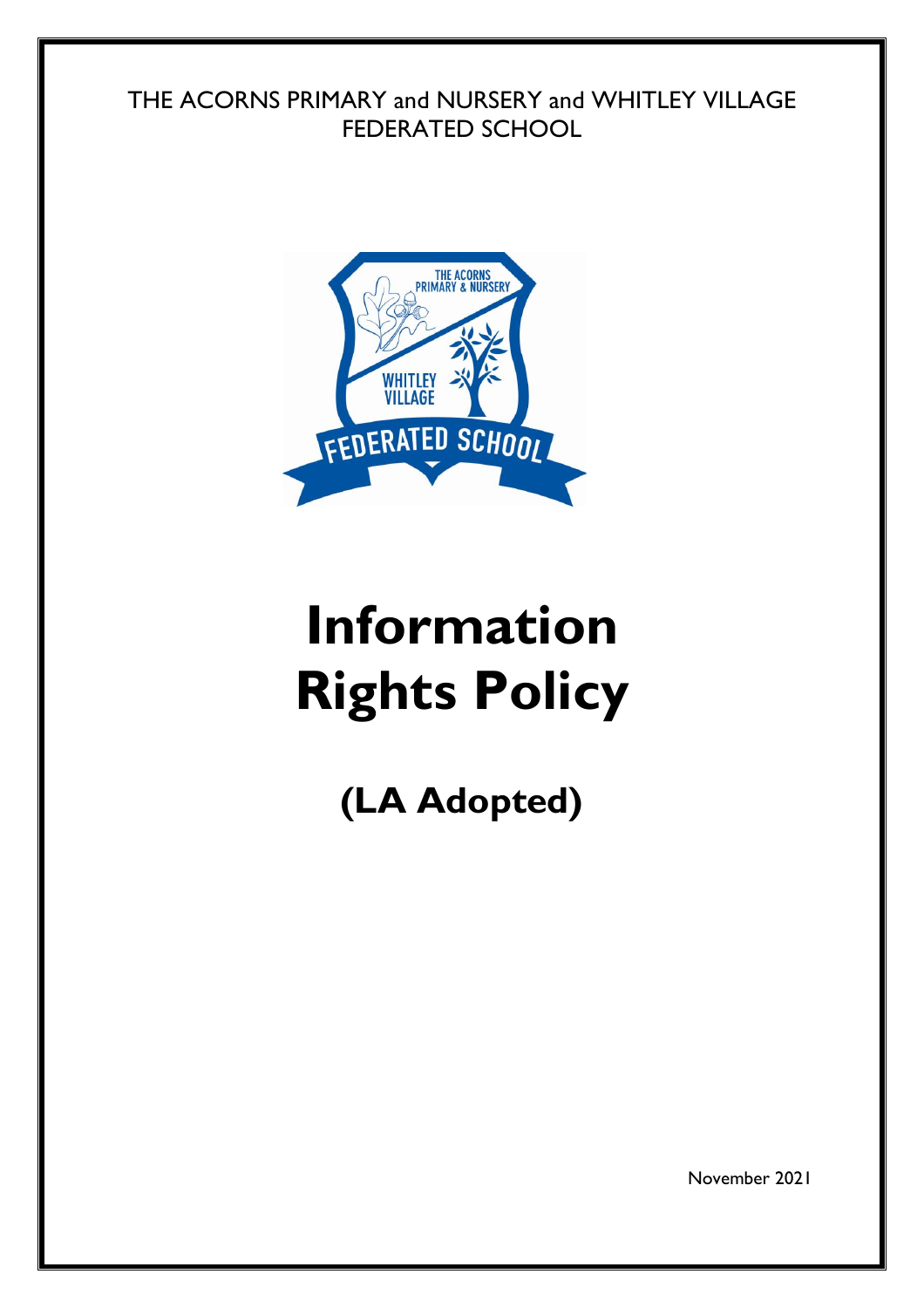## **1.0. Introduction**

1.1. The General Data Protection Regulation (GDPR) contains a number of rights for the data subject, which allows the data subject to control the use of their personal data by data controllers (the school). The rights of the individual are a central part of data protection legislation and The Acorns and Whitley Village Federated School is legally bound to respond to them.

1.2. The General Data Protection Regulation expands upon the rights of the individual that exist within the Data Protection Act 1998 by introducing more rights, but also changing the fundamental timeframes and expectations that the School must meet.

## **2.0. The Rights**

2.1. The GDPR gives individuals the following rights: -

- 1. The right to be informed (covered as part of the School's Privacy Notice and Transparency Guidance)
- 2. The right of access
- 3. The right to rectification
- 4. The right to erasure
- 5. The right to restrict processing
- 6. The right to data portability
- 7. The right to object
- 8. Rights in relation to automated decision making and profiling

2.2. All Rights under the GDPR are not absolute. For this reason, the Data Protection Officer should always be consulted for advice to ensure that the school are acting appropriately in the way they deal with any request by an individual to exercise a specific right.

## **3.0 The Right of Access**

3.1. The right of access (also known as Subject Access Requests) gives the individual the right to ask for: -

- Confirmation that the School is processing (using) their personal data
- Access to their personal data itself as well as supporting information about who their information is shared with and what it is used for.

3.2. The right of access gives an individual the right to request their own information from the School. They are not entitled to view information about another individual unless they have obtained that individual's explicit consent, unless their right to the data outweighs the rights of the other individual.

3.3. An individual may request personal data from the School on behalf of another person, for example – a child. In these cases, the requester must provide the following documentation.

- Proof of identification for both the requester and the person they are requesting the information on behalf of.
- Proof of authority to act on their behalf. This may include Power of Attorney forms, signed authority from a solicitor's office or in the case of a child, proof of parental responsibility.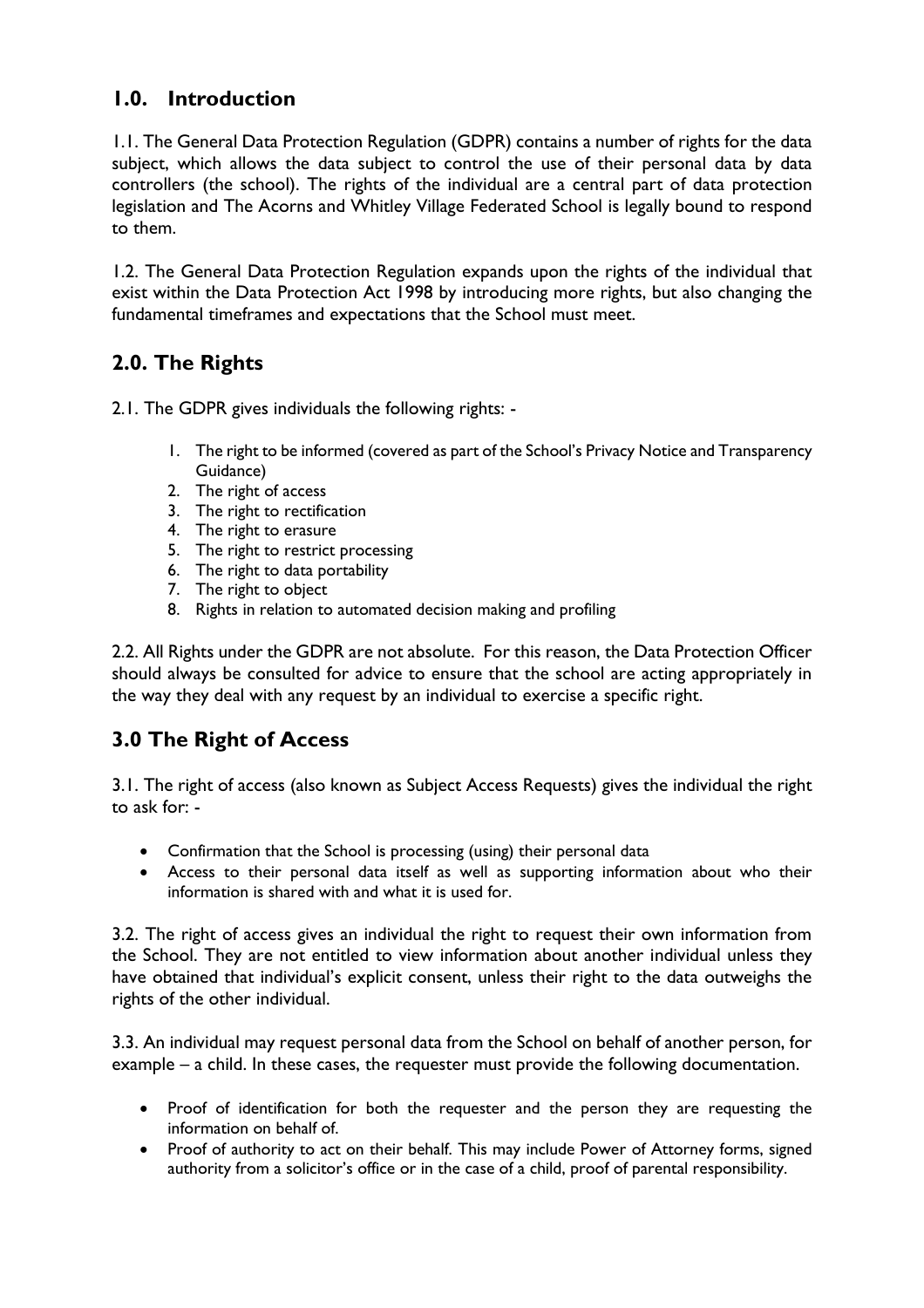3.4. All documents must be redacted to remove any personal data about third parties (other people) before release. This redaction must be dip sampled and approved by the School Data Protection Lead before release to the requester.

3.5. Parents accessing their child's personal data under the *GDPR* are exercising the **child's** right of subject access on the child's behalf.

3.6. A parent or guardian does not have an automatic right to information held about their child. The right belongs to the child and the parent(s) acts on their behalf, where they have parental responsibility for the child.

3.7. In England the age at which a child reaches sufficient maturity to exercise their own right to access their information is normally 12, but this may vary amongst individuals. Once a child reaches sufficient maturity, the parent may only act with their child's consent.

Full details of The Acorns and Whitley Village Federated School Right of Access Policy is available on the school website

## **4.0 The Right of Rectification**

4.1. The right of rectification gives the data subject the right to request that inaccurate data held by the School is rectified or deleted.

4.2. Where the School receives a request to rectify inaccurate data, it is best practice that the personal data is restricted from use whilst an assessment of its accuracy is carried out.

4.3. All requests for Rectification of data will be referred to the Data Protection Officer at the same time they are referred to the relevant service. The DPO must approve the School's action before it is conducted.

4.4. Where the requester can manifestly prove that data is inaccurate (e.g. an address inaccurately entered) the School may ask for proof of the correct address in order to appropriately correct the mistake.

4.5. Where the requester queries whether an opinion recorded about them has any merit, the School may take the action to clearly mark the data as an opinion rather than fact. This may also mean that the School does not rectify or delete this data.

## **5.0 The Right to Erasure (Right to be Forgotten)**

5.1. The right to be forgotten is not absolute and only applies in certain circumstances. They are: -

- The personal data is no longer necessary for the purpose which the School originally collected or used it for;
- The School are relying on consent as the lawful basis for holding the data, and the individual withdraws their consent;
- The School are relying on legitimate interests as the basis for using the personal data. The individual objects to the processing of their data, and there is no overriding legitimate interest to continue this processing;
- The School are using the personal data for direct marketing purposes and the individual objects to that processing;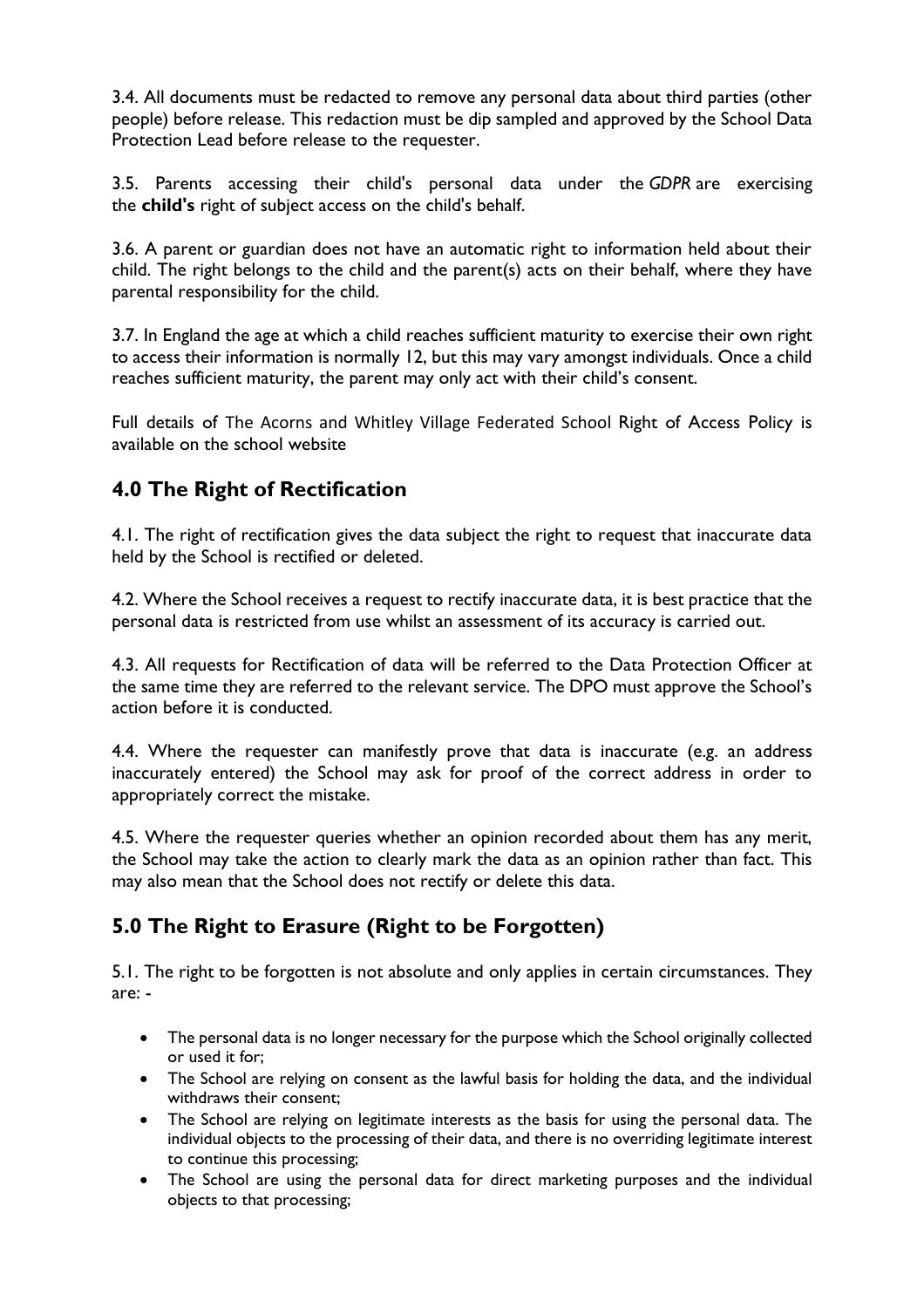- The School have processed the personal data in breach of the General Data Protection Regulation
- The law states that the personal data has to be deleted
- The School has collected the personal data through offering online services to a child.

5.2. The right to be forgotten does not apply in numerous situations, including: -

- Where the School has a statutory duty to keep the information
- Where there is a high public interest in the School keeping the information and it is used for a public function (e.g. safeguarding)
- Where the information is necessary for a legal claim

5.3. Where a right to be forgotten request is received, the Data Protection Officer must be consulted at the earliest opportunity in order to advise regarding the deletion of the personal data in question.

5.4. Some School systems will not facilitate the erasure of personal data. Where this is the case, the data must be flagged on the system as being "not to be used" and must not be included in any reports or documents produced from that system.

5.5. Where an applicant successfully applies their right to be forgotten and the School has previously shared the deleted information with another agency, the School must immediately contact the recipient agency and ask them to remove the data from their systems.

### **6.0. The Right of Restriction**

6.1. The right of restriction gives an individual the right to ask the School to temporarily stop using their information in the following circumstances: -

- The individual disputes the accuracy of their personal data and the School are verifying the accuracy of the data.
- The data has been unlawfully used or shared and the individual chooses for the School to restrict access to the data, rather than delete it.
- The School no longer need the personal data but the individual needs the School to keep it in order to establish, exercise or defend a legal claim
- The individual has objected to the School using their data (see right to objection below) and you are considering whether your legitimate grounds override those of the individual.

6.2. Where a right to restriction (or rectification/objection) request is received, the Data Protection Officer must be consulted at the earliest opportunity in order to advise regarding the restriction of the personal data in question.

6.3. Some School systems will not facilitate the restriction of personal data. Where this is the case, the data must be flagged on the system as being "not to be used" and must not be included in any reports or documents produced from that system.

6.4. Where an applicant successfully applies their right to restriction and the School has previously shared the deleted information with another agency, the service must immediately contact the recipient agency and ask them to restrict the data on their systems.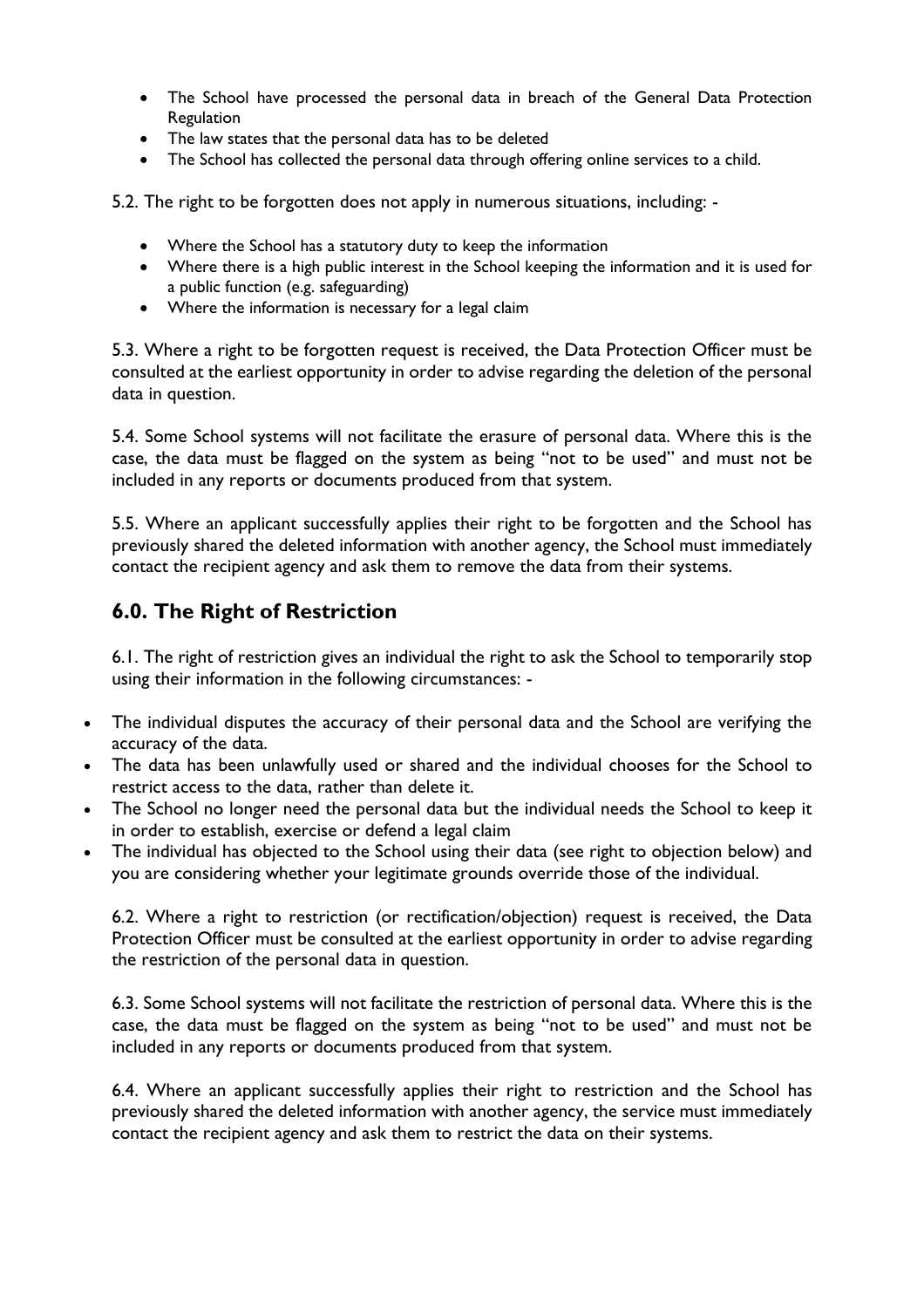## **7.0 The Right of Data Portability**

7.1 The right of data portability gives the individual the right to receive any information that they have previously supplied to the School back, in a commonly used, machine readable format.

7.2. This right only applies in the following situations: -

- Where the School is using personal data with the consent of the individual involved
- Where the School is using personal data as part of a contract with the individual
- Where the use of personal data is done in automated (computerised) way

7.3. The right only applies to personal data that the individual has directly provided to the School. The School is not obliged to provide information that it has generated about the individual, only the information they initially provided to us. If the requester requires information wider than what they have provided to the School, they must make a Subject Access Request.

7.4. The requester has the right to receive their information directly, or ask the School to provide to another organisation. The requester must make their wishes clear in this regard.

7.5. Where a right to data portability request is received, the Data Protection Officer must be consulted at the earliest opportunity in order to advise regarding the restriction of the personal data in question.

7.6. The personal data requested must be provided in a commonly used, machine readable format. It may be appropriate to ask the requester for their preferred method and file format in which to receive their disclosure.

7.7. Where the personal data requested is not accessible to be removed in a portable manner, the Data Protection Officer must be informed immediately so that appropriate communication can take place with the requester and a compromise reached about the format of the disclosure.

## **8.0. The Right to Object**

8.1. The right to object gives individuals the right to request that the School stops processing their personal data in certain circumstances.

8.2. The right to object applies in the following situations: -

- Where the School is using the individual's personal data in line with their public tasks and functions (Article 6(e) of the GDPR) or in the School's legitimate interests (Article 6(f)).
- Where the School is using the personal data for direct marketing or profiling purposes.
- Where the School is using the personal data for scientific/historical research or statistical purposes

8.3. The right to object is not absolute with regards to personal data processing by the School for its functions. In order to refuse a right to object, the School must demonstrate compelling and legitimate grounds for keeping the information. This may include grounds of public interest, safeguarding purposes or crime prevention.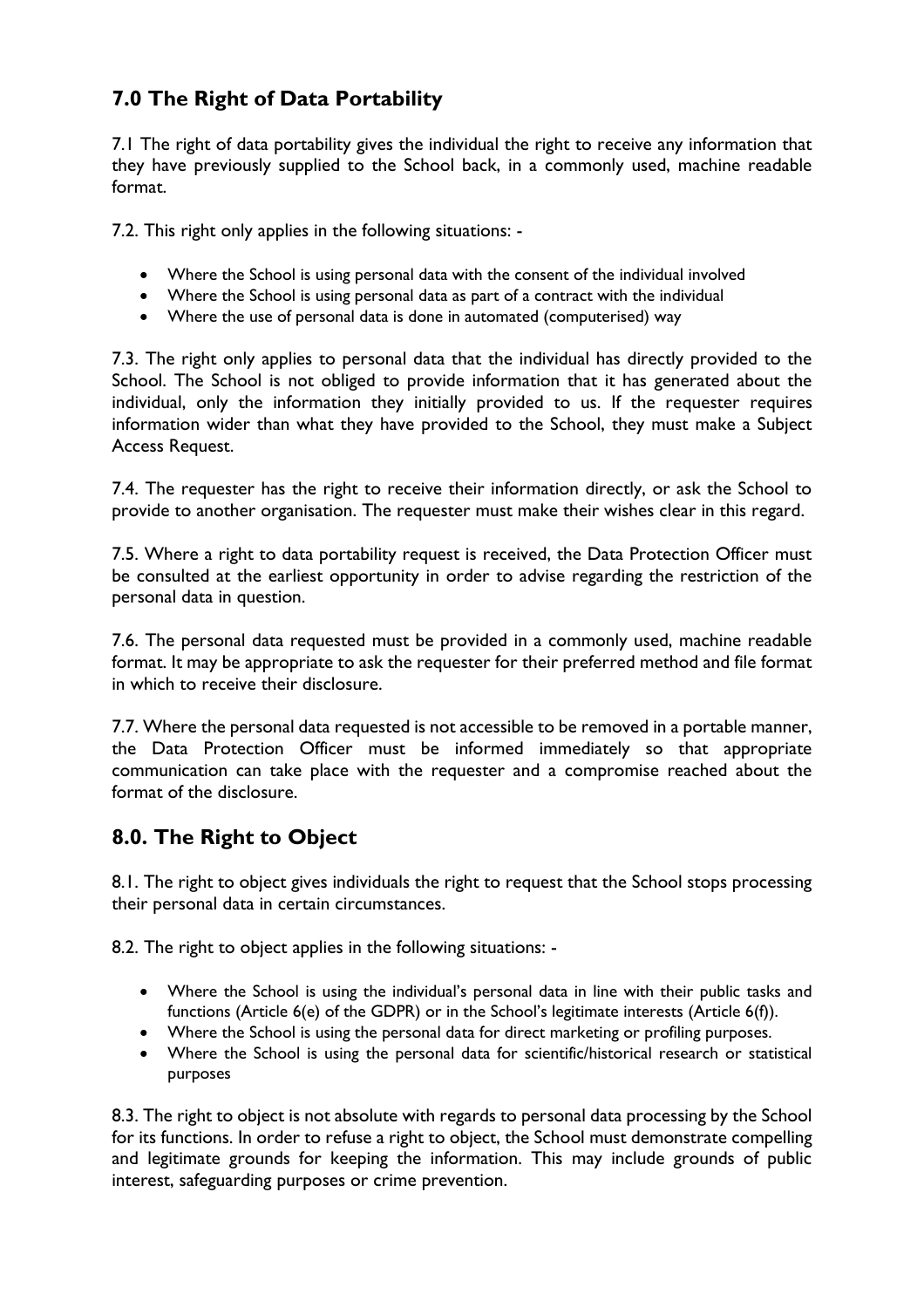8.4. If the School requires the personal data for the defending a legal claim, then the requester cannot use their right to object.

8.5. Where the requester would like to object to direct marketing from the School, this request must be honoured immediately. There are no exemptions to this right. The School must remove the requester's data from all mailing lists and ensure that they receive no further marketing communications from that point.

8.6. Where a right to object request is received, the Data Protection Officer must be consulted at the earliest opportunity in order to advise regarding the application of this right.

## **9.0. The Right to Prevent Automated Decision Making (including Profiling)**

9.1. The GDPR gives the individuals the right to object to any automated decisions being made about them that would have a significant effect. It also gives the individual the right to prevent automated profiling of them.

9.2. Automated decision making is a decision that is made about an individual without any human involvement. An example of this is a credit check before buying a product on higher purchase.

9.2. Profiling is specifically mentioned in the GDPR as automated profiling that is used to evaluate a person's behaviour to analyse or predict their actions or needs. The text specifically mentions employment, economic situation, health, personal preferences, interests, reliability, behaviour and movements (location).

9.3. The use of information must result in a decision being taken about the individual in question. If no decision is taken, the individual cannot prevent the processing using this right, they must exercise their right to object.

9.4. The School may only carry out this type of processing in the following circumstances: -

- The decision is necessary for entering into a contract with the individual(s) involved
- Authorised by law (e.g. for preventing crime or fraud)
- The individual has given their explicit consent.

9.5. If the decision making is to include sensitive (special category) personal data, then the School must have: -

- A substantial public interest in the decision being taken
- The individual's explicit consent

9.6. This use of personal data cannot be undertaken without completing a Data Protection Impact Assessment.

9.7. Where a right to preventing automated processing request is received, the Data Protection Officer must be consulted at the earliest opportunity in order to advise regarding the application of this right.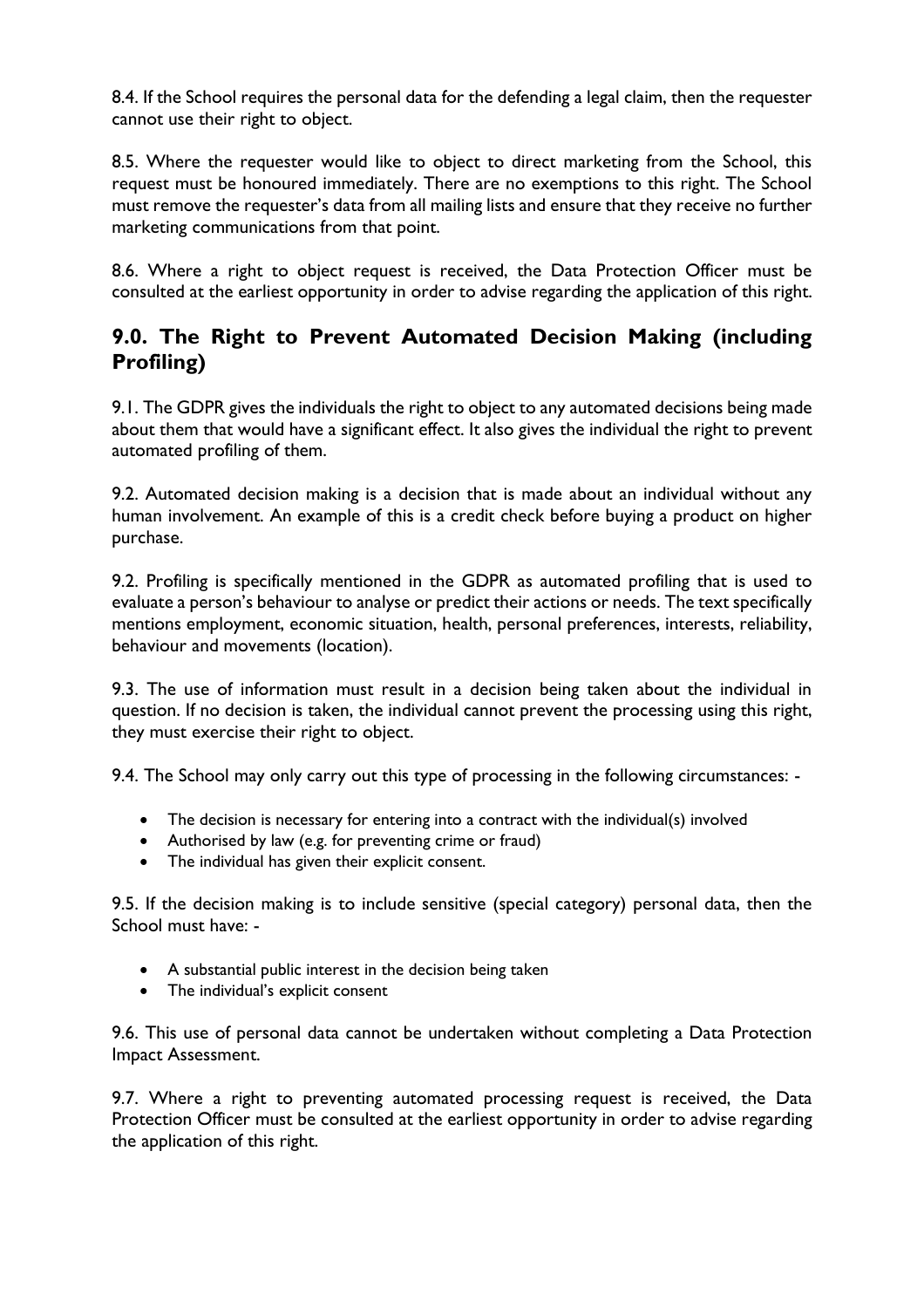## **10.0 Expectations and Basic Principles**

#### **10.1 Procedure for GDPR subject rights requests**

10.1.1 GDPR gives individuals a set of rights over their data:

- Access to their data
- Rectification
- **•** Erasure
- Restriction in certain circumstances
- Portability
- Objection over the use of certain legal bases
- Rights over automated decisions

10.1.2 These rights are not absolute and are dependent on the legal basis applied for the collection or use of personal data. As a result, all requests must be assessed individually.

10.1.13 As requests need not be made to one point of contact, it is the responsibility of all staff to understand and be able to identify a Rights Request, as well as the process for escalating such requests.

10.1.4 Requests made for access to personal data must be immediately referred to the School's Data Protection Lead. All other requests should be referred to the School's DPO.

10.1.5 All requests, must follow the same basic principles in that:

- Correspondence for each request must be kept together
- Every request will be allocated a reference number
- Every request will be logged so that compliance with the timescales can be monitored
- Anyone making a request verbally or via social media will be asked to put their request in writing
- Any applicant who does not include proof of ID with their request, or where identification is not already known or readily identifies, should be asked to provide it
- Applicants will be made aware of the School's online form and while they cannot be compelled to complete this form - it is an opportunity to explain how the rights work and to give the applicants advice.

#### **10.2 Proof of identity**

If there is any doubt about the identity of the subject (and to meet the requirement to protecting the confidentiality of data under the sixth GDPR principle), the School should request sufficient proof to establish the identity of the data subject but not an excessive level of proof. For example, sending information to an email address that you regularly use to communicate with the person may negate the need for an identity check where the data is not sensitive. Do not ask for original copies of ID.

#### **10.3 Verbal requests**

The GDPR does not specify that requests have to be made in writing – logically, this means that a request can be made verbally. A legitimate request for proof of ID will facilitate a written request in many cases.

#### **10.4 Timescales**

Once the proof of ID and proof of consent (where required and requested) have been provided, the we have one month to comply with the request. Note that this is the maximum allowable, it is not a target. If we can service the request within 1 month then we should.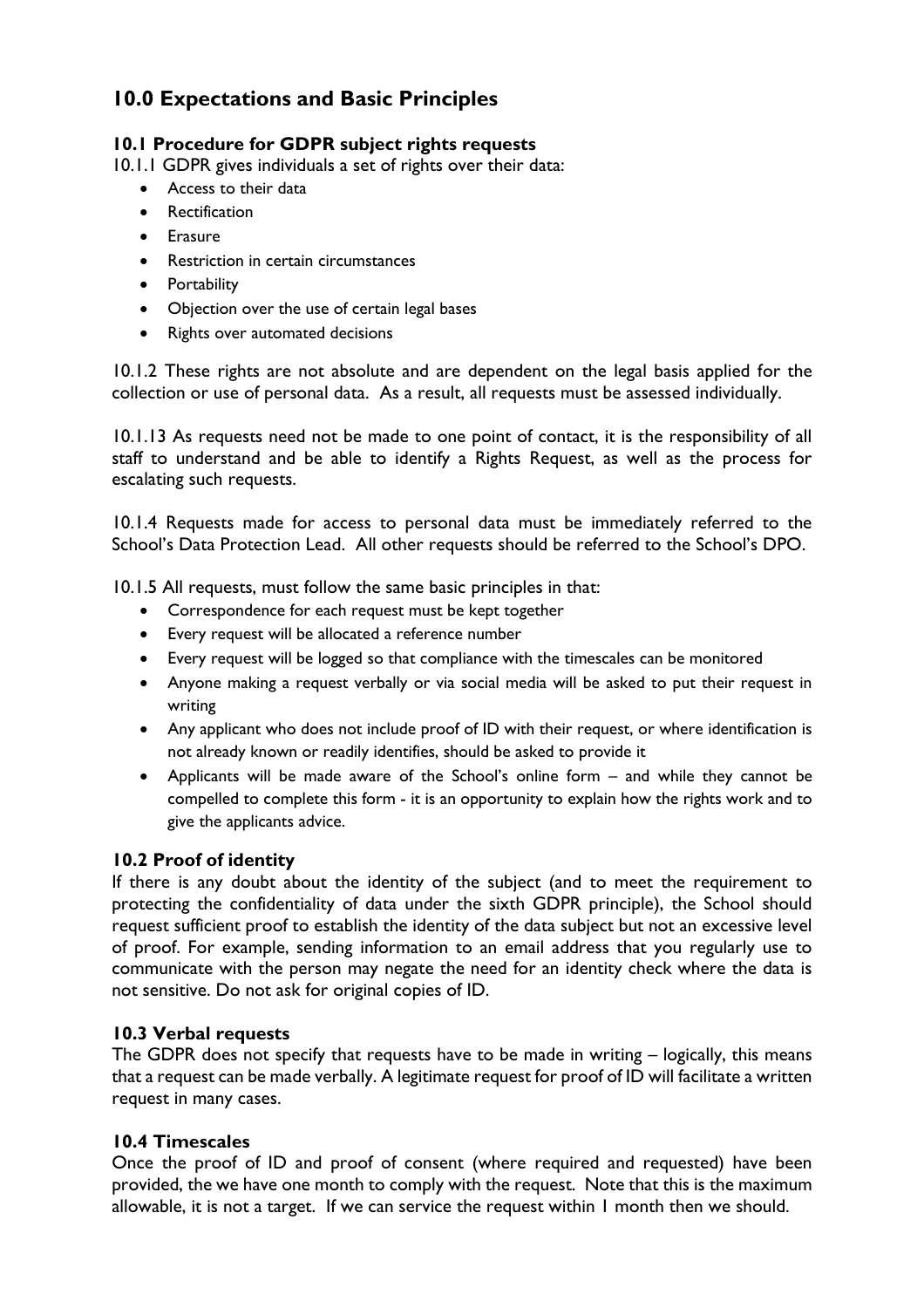#### **10.5 Timescale Summary**

- **Request from the individual** The same date in the next month following receipt of proof of ID and (where requested) clarity over what they are asking for.
- **Request from solicitors or others representing the subject** The same date in the next month following receipt of consent & entitlement and (where requested) clarity over what they are asking for.
- **Requests from family for records of deceased -** GDPR does not apply to these requests) - As soon as is reasonable after receipt of proof of status (e.g. executor or closest surviving relative)

#### **10.6 Extending Timescales**

The timescale can be extended by up to two months if the request is complex, or if there are multiple requests from the same person. The reasons for extending the deadline should be clearly set out in the reply. The complexity must be caused by the request itself, rather than problems with the organisation's internal records management and systems. The applicant must be informed of any delay before the end of the first month and told when their request will be answered.

Any decision to extend timescales must be referred to the School's DPO to assess.

#### **10.7 Fees**

The default is that no fee can be charged for dealing with a request – this includes time taken to locate information, take any requested action, redact irrelevant data or references to other individuals where necessary, scanning, printing and postage where relevant.

There are only two situations where a charge can be made

- If the request is manifestly unfounded
- If the request is manifestly excessive

In both cases, the decision to charge a fee should usually be based on the nature of the request – any decision to look at correspondence or activities outside the request itself should be clearly documented.

Any decision to charge a fee should be referred to the DPO who will assess under what category a fee may be charged:

#### **10.8 Manifestly unfounded**

- The applicant has asked for the same thing before and received it or a legitimate refusal
- The request involves a complex, detailed search and there is no evidence that they have a relationship with the organisation
- There is evidence that the applicant has made the request to waste time or distract the resources of the organisation from another matter

#### **10.9 Manifestly excessive**

- The request explicitly includes backups or other data sources that are not live
- The request covers a large amount of data and the applicant refuses to limit the scope

#### **10.10 General Procedure**

Depending on the request, either the DPL will co-ordinate the response to the individual, however, this will necessitate individuals identifying where information may be held and how and why it is used.

• If information is held (or likely to be held) in more than one area, we may consider asking applicant for further information, such as:

who have they have dealt with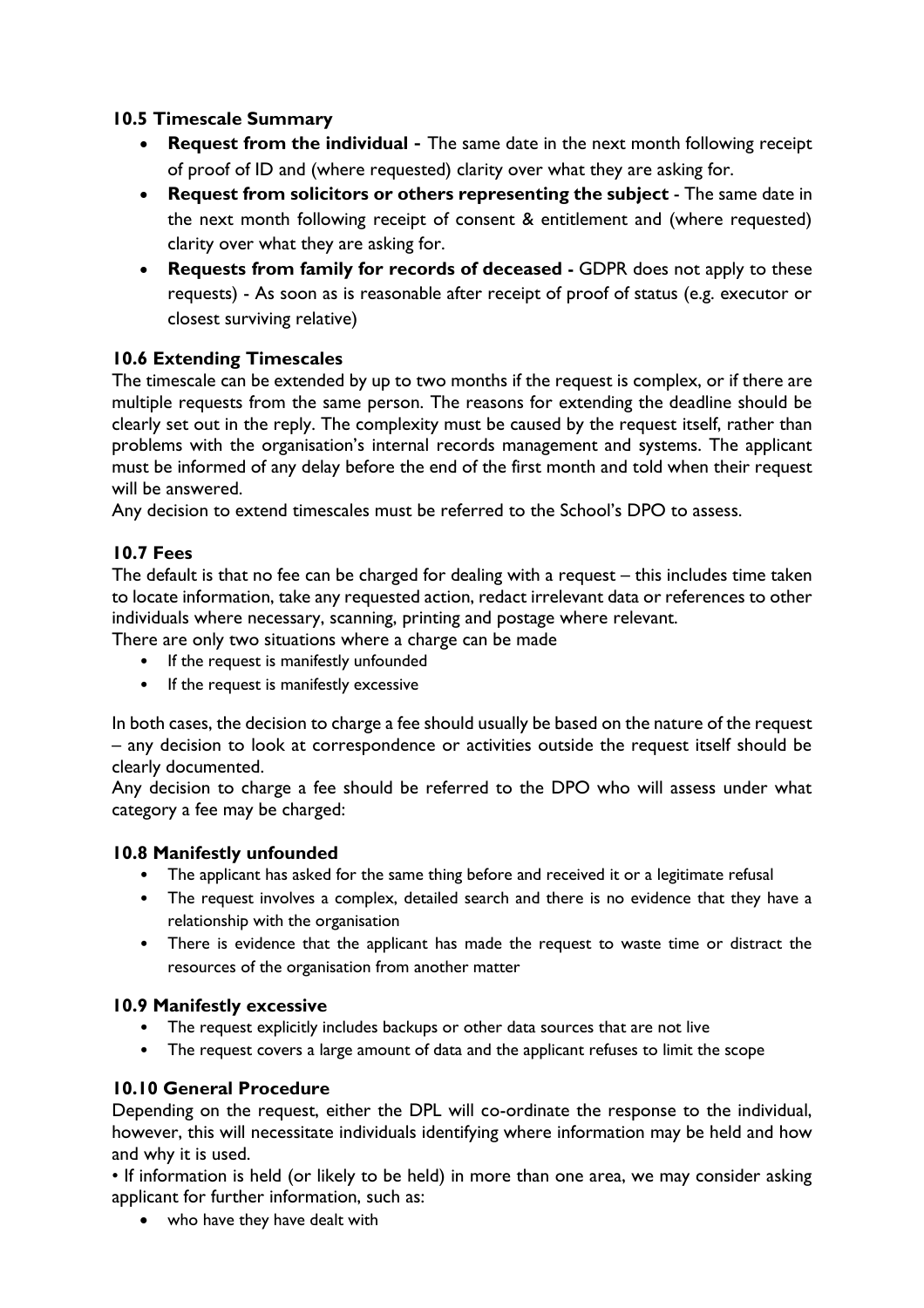- what information do they want?
- do they have any identifiers or reference numbers which may assist in the search?
- If not already been provided, we will ask applicant for proof of their identity
	- a copy of driving licence OR
	- current passport OR
	- current utility bill (not a mobile phone or store card)
	- if the applicant cannot provide any of these, ask what other proofs of ID they can provide

• If the data is about a child, we will ask for:

- copy of child's birth certificate OR
- current child's passport

#### AND

- proof of parent's identity
- if there is any doubt about whether the parent is entitled to information, we may request a copy of child benefit letter or payments to establish that the child is living with the parents
- If the data is about the child who does not live with the applicant parent, we may contact any professionals involved with the child with whom we have contact (e.g. health, social care) to consider whether there is any court order or other reason why supplying information is not in the child's interests. If no professional can be contacted, we may contact the parent with whom the child lives. The other parent does not have a veto, but the interests of the child are paramount.

• If the applicant is a solicitor, proofs of identity can be requested, but signed consent from the subject for the solicitor to make the request on their behalf must be provided.

• Once the above has been received, the request is valid, and the statutory timescales for compliance begin. The request will be logged and an acknowledgement sent.

• When information is requested from services, they will be given a maximum of 15 days to provide the information, before the request is escalated to the senior manager.

• A nominated member of the team will chase the request after 20 days to ensure that the data is supplied with enough time to consider the issues.

• Unedited copies of relevant documents should be provided to the Disclosures Team from teams that hold the data – originals will be accepted only in exceptional circumstances. The transfer of original copies of data is an unnecessary security risk that should generally be avoided.

• If a child is likely to have capacity to make decisions, consideration will be given to whether the child may have rights to the information. A child who has capacity to understand the implications of their data may be entitled to have access to it  $-$  decisions should always be taken in the child's interests. If an adult does not have capacity, the decision should be referred to an appropriate professional, or a person who has power of attorney for the subject.

#### **10.11 Exemptions**

The DPO should be consulted on whether an exemption applies, and whether it is necessary to remove data to protect some other interest or refuse a request.

## **11.0 Individual Rights**

#### **11.1 Subject access issues**

The applicant is entitled to receive:

• the data itself

• the purposes of the processing;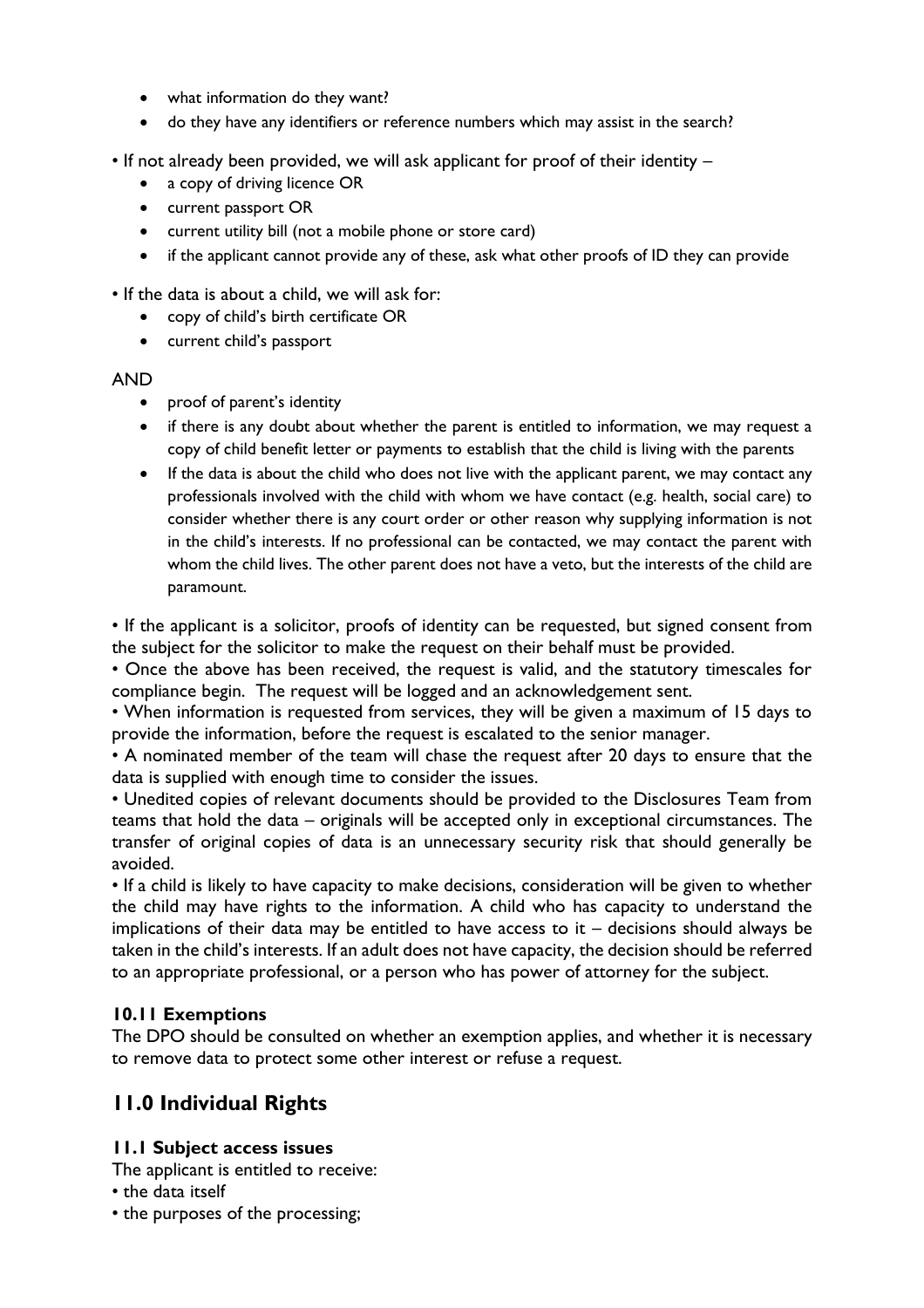- the categories of personal data being processed;
- the recipients of data
- retention period of the data
- information about the subject's rights to request rectification, restriction or objection
- the right to lodge a complaint with a supervisory authority;
- any available information about the source of the personal data
- information about significant instances of automated decision-making, including profiling

#### **11.2 Withholding information about third parties**

Information about third parties – family members, friends or others - should be disclosed where it is fair and reasonable in all the circumstances to do so. For example, where the data would clearly be known to the subject, or is already be in the public domain, there is no need to edit the information out. Care should be taken to ensure that data is not private, and that disclosure will not put the third party at any risk. The names of professionals involved in the care of or decisions about the individual should not normally be removed.

#### **11.3 Confidential information**

If information about the person was provided in confidence (e.g. a complaint or as part of an investigation conducted in confidence), information can be withheld. The DPO should decide whether the duty of confidence outweighs the person's subject access rights. They will consider whether to ask the third party's permission to disclose. Withheld information should be retained to make sure that it is possible to justify any refusal should there be any complaints.

#### **11.4 Sending out information**

• Information should be sent out by recorded delivery, and the envelope properly sealed.

• Copies of disclosed records, as well as any information withheld, should be retained with all correspondence relevant to the request.

The DPO will record the reasons for any use of exemptions. The applicant does not need to be informed that exemptions have been used.

Teams will be advised that concerns about the harm caused by disclosure must be raised by an appropriate professional before supplying copies of the records.

Unless concerns are raised, the DPO will assume that disclosure should go ahead.

#### **11.5 Restriction issues**

If the restriction request is valid, a marker must be added to the relevant records stating that the information should not be accessed. The DPO should determine whether it is necessary to limit access to the personal data rather than simply add a marker

If request is to be refused, the DPO must document which exemption applies.

- Important public interest
- Need to protect the rights of another person
- The establishment exercise or defence of legal claims
- DP Act 2018 Exemption

#### **11.6 Right to be forgotten issues**

A person has a right to request that data is erased.

The DPO is responsible for ensuring that data is erased, and evidence for the erasure must be retained. Evidence of erasure must be made available to the Data Protection Officer / DP Lead on request.

If request is to be refused, the DPO must document which exemption applies and retain evidence of the decision.

• Freedom of expression